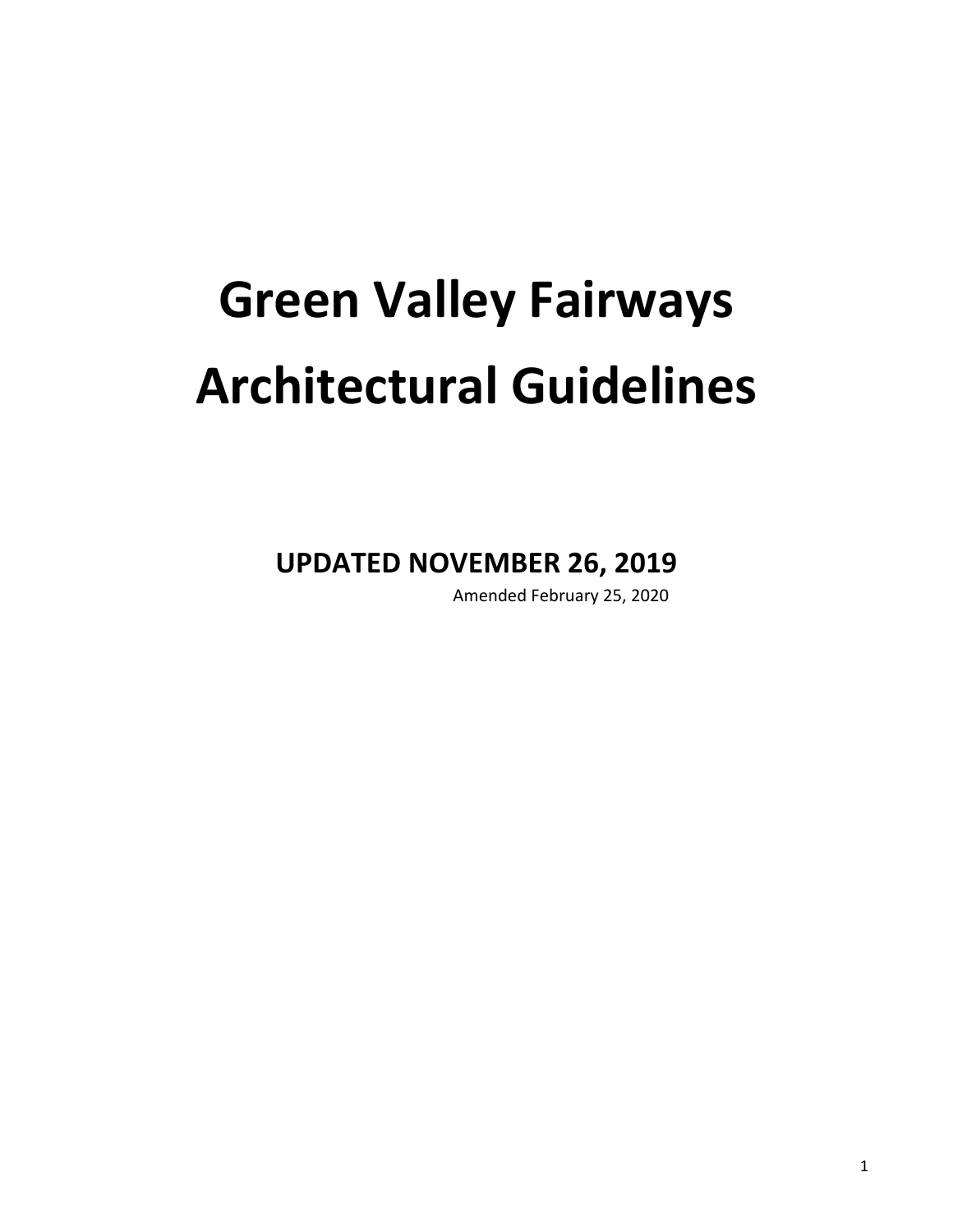# **1.0 General**

- 1.1 Purpose, Duties, and Liabilities
- 1.2 Submittals
- 1.3 Time Lines
- 1.4 ARC Review Process
- 1.5 Non-Compliance with ARC Conditions
- 1.6 Changes after approval
- 1.7 Homeowner Recourse
- 1.8 Formal Complaints
- 1.9 Licensed Contractors

# **2.0 Exterior Treatments and Colors**

- 2.1 Exterior Materials
- 2.2 Exterior Murals
- 2.3 Exterior Paint Colors

# **3.0 Structures and Accessories**

- 3.1 Roofs
- 3.2 Patios and Courtyards
- 3.3 Pergolas, Ramada, Gazebo, and Temporary Structures
- 3.4 Walls, Fences, and Gates
- 3.5 Doors, Windows, and Coverings
- 3.6 Screens, Solar Screens, and Screened Enclosures
- 3.7 Driveways, Sidewalks, Entryways, and Pathways
- 3.8 Building Projections
- 3.9 Satellite Dishes and Antennae
- 3.10 Solar, Wind, and Water Devices
- 3.11 Flags, Flagpoles, and Signs
- 3.12 Garages, Carports, and Storage
- 3.13 Prohibited Structures
- 3.14 Lot Layout and Setbacks

# **4.0 Landscaping**

- 4.1 Landscape Plants
- 4.2 Landscape Decorations
- 4.3 Outdoor Lighting

# **5.0 Addendums**

- 1.2 ARC Request
- 2.3 Color Lists
- 3.16 Setbacks

Homeowners must submit an ARC request for approval prior to all exterior **improvements or repairs; work cannot begin before final approval.**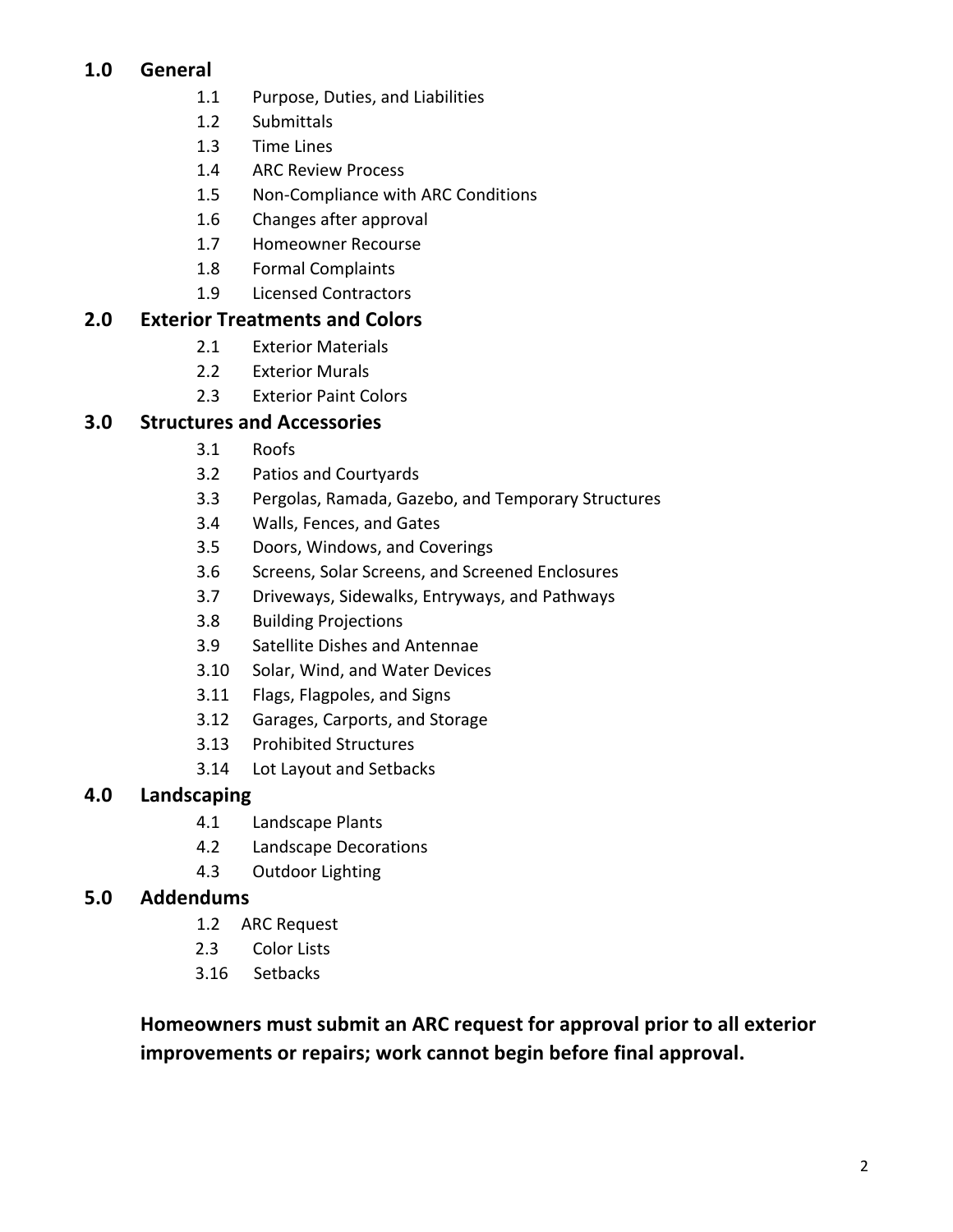# **1.0 General**

# **1.1 Purpose, Duties, and Liabilities**

Green Valley Fairways Architectural Guidelines are to provide guidance to homeowners and the Architectural Review Committee (ARC) in the matter of all exterior additions, repairs, modifications, and new building. Consideration must be given as to how the changes will affect the neighbors and community. The ARC is composed of a Chairman from the BOD and 3 volunteer representatives, 1 for each Fairways subdivision. The ARC will meet 2 times per month as necessary to review and process all ARC requests. Only ARC members may sign off on requests and 3 signatures are required. Neither the Association nor the ARC shall be responsible in any way for any defects in any plans or specifications submitted, or for any structural defects in any buildings or structures erected according to such plans or specifications. The ARC meetings are open and posted on the website. www.gvfairways.com 

#### **1.2 Submittals**

All homeowners must submit an Architectural Request Form (Addendum 1.2) in *duplicate* for all exterior updates, replacements, building, remodeling, additions, painting, and **landscaping on their property**. The ARC submittal must include complete details of the work including plans and/or photos, type of building materials, and all color information. Please include contractor contact information and the contractor license if using a contractor. Pima County Building Permits may be required for ARC approval. Do not combine unrelated projects on a single request. Contractors do not determine the **requirement of Building Permits; only Pima County determines the requirement.** Contact Pima County Development Services @ 520-724-9000 or www.webscms.pima.gov/ Pima County approval does not supersede ARC requirements, approvals, or denials. **NO CONSTRUCTION/WORK MAY BEGIN WITHOUT FINAL ARC APPROVAL**.

## **1.3 Timelines**

Homeowners will receive written approval/denial within 30 days of their submittal of a **complete** ARC Request Form. Homeowners have 12 months from the date of approval to complete their project. Extensions will be considered after written request with explanation of the circumstances of delay. If the ARC shall fail, in writing, to approve or disapprove such plans and specifications within 30 days after the delivery there of to the Association, these plans shall be deemed denied unless the applicant has agreed, in writing, to an extension of time.

# **1.4 ARC Review Process**

All submittals will be reviewed 2 times per month as necessary by the ARC for completeness and compliance. Submittals may be conditionally approved pending receipt of a Pima County Building Permit for said work. No work can be initiated until permit is received to the ARC for final approval. All submittals will be logged into the ARC database as approved or denied. Submittals will be stamped accordingly, signed and dated, then a copy will be kept by the designated representative and a copy will be returned to the homeowner. The designated ARC representative may review any denied submittals with the homeowner in order to help the homeowner to comply for approval. Homeowners must notify the ARC representative upon completion of the project for final inspection. The representative will inspect and signoff on the project and have the project logged in the database as complete.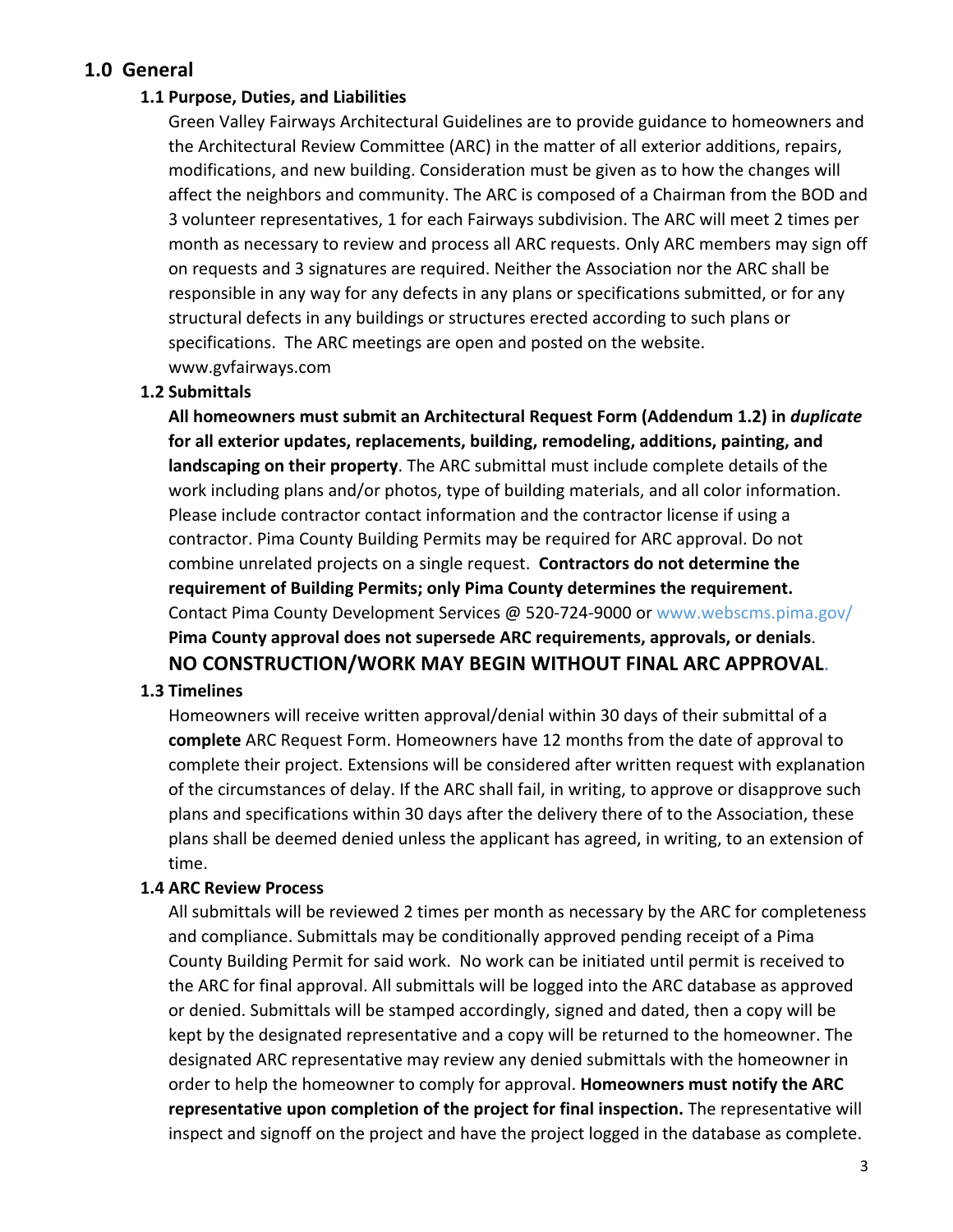The completed submittal will be transferred to Stratford Management as a file copy. The ARC, or any member thereof shall not be liable to GVFPOA, or to any homeowner or other person for loss or damage claimed on account of the ARC process or actions. The BOD must review, and approve or disapprove all exceptions to these guidelines. **All variances to these** guidelines will be reviewed by the ARC and then must be submitted to the BOD for final **determination**. All variances granted by the BOD will be recorded along with the reasons for the variance by Stratford Management.

# **1.5 Non-compliance with ARC Conditions**

The ARC reserves the right to require the homeowner to halt any and all work being performed by the homeowner and/or contractor for which an accurate application has not been approved or which is deemed unsuitable, undesirable, or in violation of the CC&R's and ARC Guidelines. The homeowner may be required to return the premises to the original condition. Failure of the homeowner to comply may be a cause of an action in law or in equity, either for injunction, action for damages, or such other remedy as may be available. Homeowners will be notified in writing of any infractions of the Governing Documents. The ARC will inform the Board of any non-compliance or non-conforming issues that may come to their attention.

#### **1.6 Changes after Approval**

Any and all deviations from the approved plans must be resubmitted in duplicate and in writing to the ARC for the approval process prior to implementing the changes. Failure to **Resubmit will result in a cease and desist order.** 

#### **1.7 Homeowner Recourse**

Homeowners may appeal the actions/decisions made by the ARC by presenting their case to the Board of Directors in a monthly open meeting. You must contact Stratford Management prior to the meeting in order to have your request added to the agenda. The Board shall study the situations presented and make the final written determination. No further appeal may be made.

## **1.8 Formal Complaints**

Complaints regarding neighboring construction plans and/or ARC decisions must be made in writing by a homeowner listed on the property deed to Stratford Management. Use the complaint form available in the Documents section on the website www.gvfairways.com or by contacting Stratford Management @ 520-795-6500. Per Arizona Law ARS 33-1242 & ARS33-1803 any complaint lodged with the Association related to a violation will not remain anonymous.

#### **1.9 Licensed Contractors**

The ARC recommends that the homeowners select a licensed and bonded contractor for any improvement projects on their property. Contact the office of the Registrar of Contractors to determine the licensing status of potential contractors. Telephone: 520-628-6345

# **2.0 Exterior Treatments and Colors**.

#### **2.1 Materials**

Masonry, various block, sand stucco, stone, and faux stone are the recommended materials. Metal buildings and highly reflective materials are prohibited.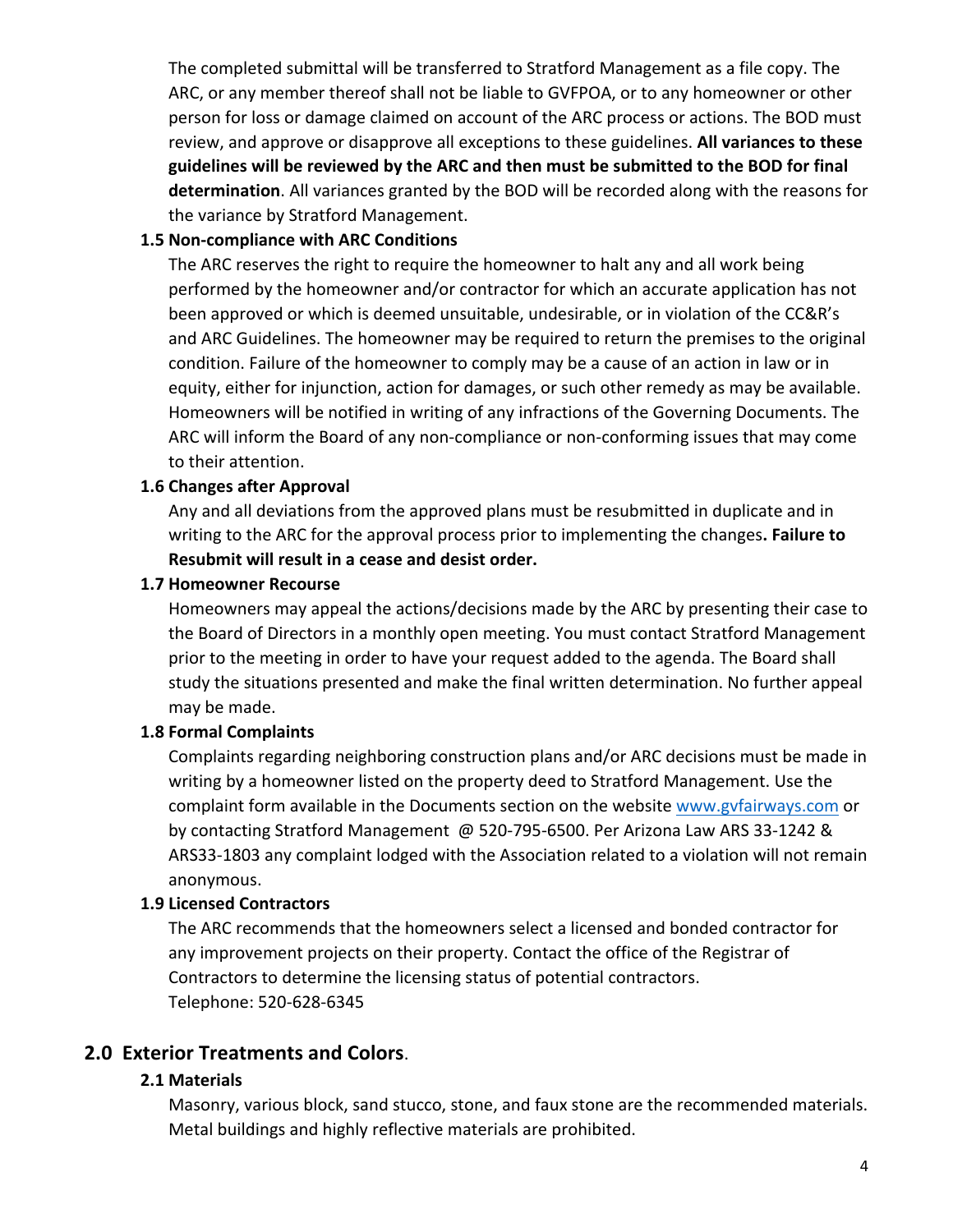## **2.2 Murals**

Murals are limited to 3 per household depending on size and location. All murals, whether hand painted or tiled, must not be offensive in content and must have a Sonoran Desert theme. A drawing with appropriate colors or a picture/photo must be submitted for approval.

## **2.3 Exterior Paint Colors**

An ARC Request Form in duplicate, with attached color chip(s) must be submitted for **ALL exterior painting.** When submitting a request form for an existing color, attach a color chip to both forms that matches the color name, number and paint company. No existing color will be approved without the above. If a color you choose is not a match but is very close to a color on the approved list, then it may be deemed acceptable. Approved colors are attached. See Addendums 2.3.

If you want to submit a colors **not** on the approved list it will require a 2 ft. x 2 ft. color sample painted on a sunny wall of the home, or a 2 ft. x 2 ft. painted sample to be given to the ARC representative with the request form. (ARC's reasoning is that color chips viewed in an indoor setting will not look the same in the sunlight, and small color samples can be difficult to accurately judge.) ARC representatives will visit the home to view the large sample. If approved, the color will forwarded to the Board of Directors for final approval. Once approved, it will be added to the approved color list. This was implemented so homeowners can help build the color pallet.

# **3.0 Structures and Accessories**

## **3.1 Roofs**

Approved materials are concrete or clay tiles in muted earth tones, white or tan rubberized flat roof coatings, and architectural grade 50-year asphalt shingles. Metal standing seam roof materials are acceptable, corrugated metal or fiberglass roof panels are not acceptable. All colors must be submitted for approval.

#### **3.2 Patios and Courtyards**

Patios and courtyards must be designed as an integrated part of the main residence and located entirely within the lot.

#### **3.3 Pergola, Ramada, Gazebos, and Temporary Structures**

Pergola and Trellis must not exceed the height of the home. Ramada must be an extension of the residence in style and color. Sails or shade cloths must blend with the home structure in height and color. Support posts for sails and shade cloths are considered temporary and may extend to the property line.

#### **3.4 Walls, Fences, and Gates**

Gates may be of wood or metal construction and shall be stained in a natural color or painted to match the approved home or trim color; black is also permitted for a metal gate. Perimeter walls must be no higher than 6' including the cap layer and may not impede the sight line of transportation. Courtyard walls are limited to a total height of 6' as measured from the finished interior yard grade and must be made of materials matching the home.

#### **3.5 Doors, Windows, and Coverings**

Doors and windows must be made in materials and a style that matches the home style and must be an approved color.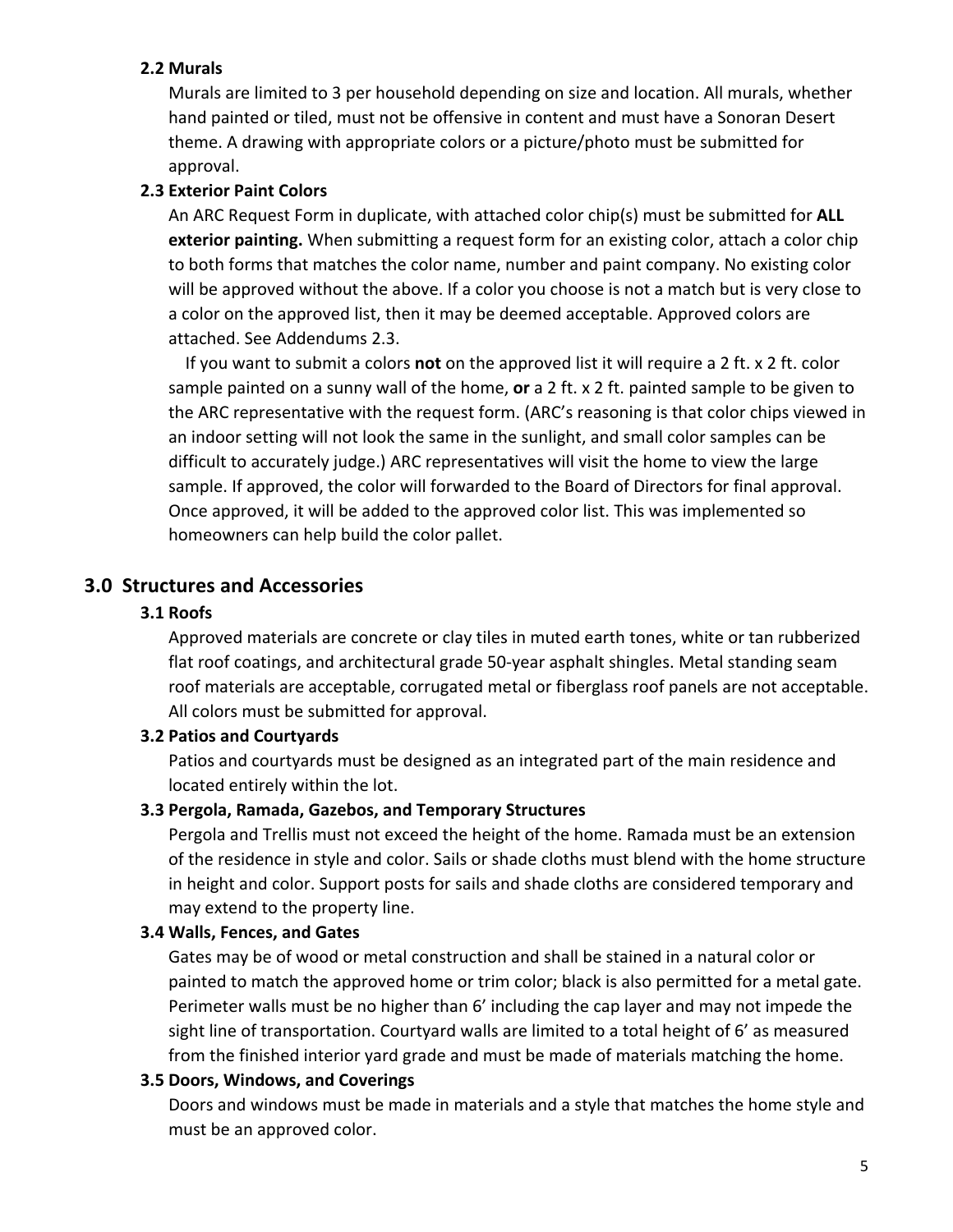## **3.6 Screens, Solar Screens, and Screened Enclosures**

Screens must not be made of any highly reflective materials and must match the residence in color and style.

## **3.7 Driveways, Sidewalks, Entryways, and Pathways**

Must be constructed of cement, cemented stone, crushed stone, stone, or paver bricks. All driveways must be located on the garage/carport side of the residence.

## **3.8 Building Projections**

Architectural building projections including chimneys, flues, vents, gutters, downspouts, utility boxes, railings, scuppers, or any visible attachments should be painted the same color as the body of the house or a matching trim color. Heaters, AC, or evaporative coolers should be inconspicuous.

## **3.9 Satellite Dishes and Antennae**

Satellite Dishes less than 1 meter in diameter, weather stations, TV antennae, and radio antennae shall be located in as unobtrusive a manner as possible without unreasonably effecting the efficiency or function.

## **3.10 Solar, Wind, or Water Devices**

The use of active and passive energy saving devices is encouraged. Components of these systems should be designed and installed behind the front face of the house and not reflect into neighboring properties.

## **3.11 Flags, Flagpoles, and Signs**

Any flag designated by Arizona State Statute (there are only 5) may be properly displayed throughout the year. Other appropriate flags and banners are to be displayed on recognized or appropriate days. Political flags and signs are permitted for a total of 70 days prior to election and must be removed 10-15 days after. State Statues can be found online at: https://www.azleg.gov/ars/33/01808.htm

Flagpoles are limited to 1 per lot and are to be no higher than  $20'$  in height with a maximum flag size of  $3' \times 5'$ , with a maximum of two flags at the same time. Political flags are not allowed to be on a pole. Service flags and college team flags may also be displayed on flag holders. Only two flag holders are permitted per house.

# **3.12 Garages, Carports, and Exterior Storage Structures**

Storage sheds are limited to 1 per lot and a maximum 120 square feet and 10' in height while storage cabinets are limited to 12 square feet and 8' in height. Exterior storage sheds and cabinets should be inconspicuous from the street and neighbors. Garages and/or carports must be attached to the house.

#### **3.13 Prohibited Structures**

Prohibited structures include but are not limited to prefab metal buildings and/or metal storage sheds, basketball hoops, swing sets and similar sports and playground equipment, clotheslines, woodpiles over 3' in height, above ground pools, roof top balconies, dog runs, and all animal enclosures.